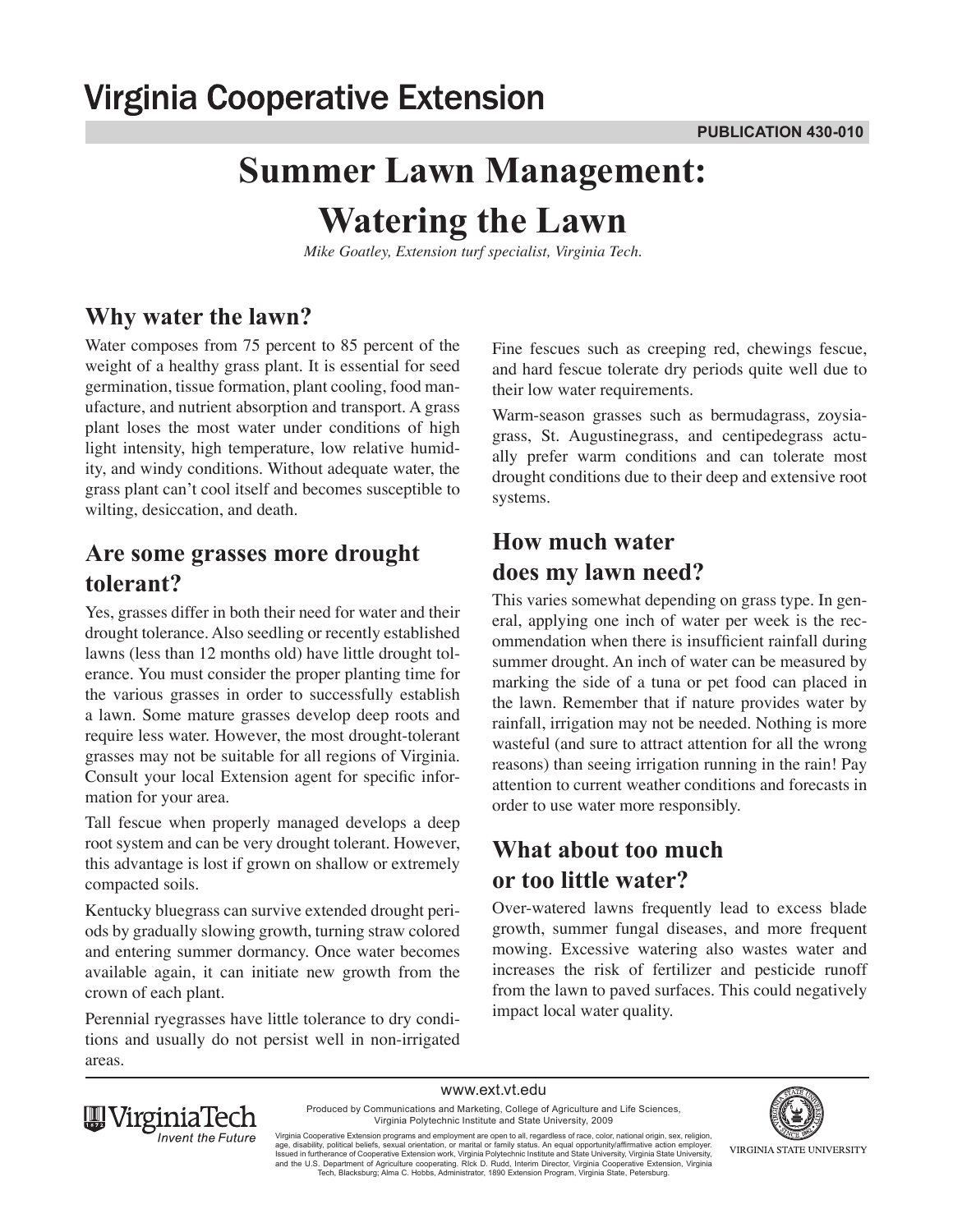Lawns that receive little to no water from irrigation or rainfall during summer months will go dormant. Grass blade coloring will lighten. Most lawns will recover when water returns. During a severe drought, cool season grasses (ryegrasses, fescues, or bluegrasses) may die and require reseeding in the fall. This may be acceptable to those looking to conserve water during summer months, or may be necessary because of water-use restrictions during a drought. Again, where warm-season grasses are adapted within the state, consider using them because they can better withstand most drought conditions.

# **How can I tell if my lawn needs water?**

A "thirsty" lawn turns from the normal green color to a purple-bluish color. In these areas the grass blades will not spring back if you walk across the lawn and your footprints will be visible. This is the first sign of "wilt" and indicates a need for water.

## **Tips for better watering**

• Deep and infrequent watering maintains a healthy root system and reduces weed infestation (as opposed



to light and frequent irrigation, which promotes shallow roots and germination of weed seeds).

• Applying one inch of water is often difficult to achieve in a single watering given the slow infiltration rate on most Virginia soils. Therefore, smaller amounts of water applied every three to four days may be required to allow water to enter the soil without causing runoff.

- Water is best applied early in the day (5:00 to 10:00 a.m.) when evaporation loss is lowest. Afternoon watering is acceptable but wind may affect uniformity. Night watering minimizes evaporation, but may increase fungal diseases. Consider that numerous automatic sprinklers all running during periods of high household use (early morning) may place extreme demands on a community's water system.
- Water the lawn, not driveways, sidewalks, or roads, by adjusting sprinkler heads.
- Mow your grass at the right height during the summer. Longer grass blades increase the depth of the root system, shade the soil, and help drought tolerance (see following table).

### **Mowing Heights in Inches for Grass to Improve Drought Tolerance in Virginia**

| 1 to 1.5"   | 2 to 2.5"                   | $2.5$ to $3"$                                                                                     |
|-------------|-----------------------------|---------------------------------------------------------------------------------------------------|
| zoysiagrass | bermudagrass centipedegrass | tall fescue<br>Kentucky bluegrass<br>perennial ryegrass<br>fineleaf fescues<br>St. Augustinegrass |
|             |                             |                                                                                                   |

- If your current grass is not drought tolerant, consider replacing it with one that is.
- Precondition your cool-season lawn for summer by applying fertilizer in the late summer or early fall, avoiding large spring applications of nitrogen-containing fertilizers. This favors root growth and better drought tolerance. Lush, over fertilized lawns require more water.
- Remember that newly sodded or seeded lawns require more frequent watering (for the first three to four weeks) than do well-established lawns, those older than 12 months.
- Keep your mower blade sharp.
- Annual core aeration can loosen compacted soil and allow water to infiltrate deeper into the ground.

## **What about sprinklers?**

If you want an in-ground irrigation system, a reputable irrigation consultant will help you design the appropriate system for your lawn and landscape, and will see that you choose the appropriate components to create an efficient and effective irrigation system. If you are selecting